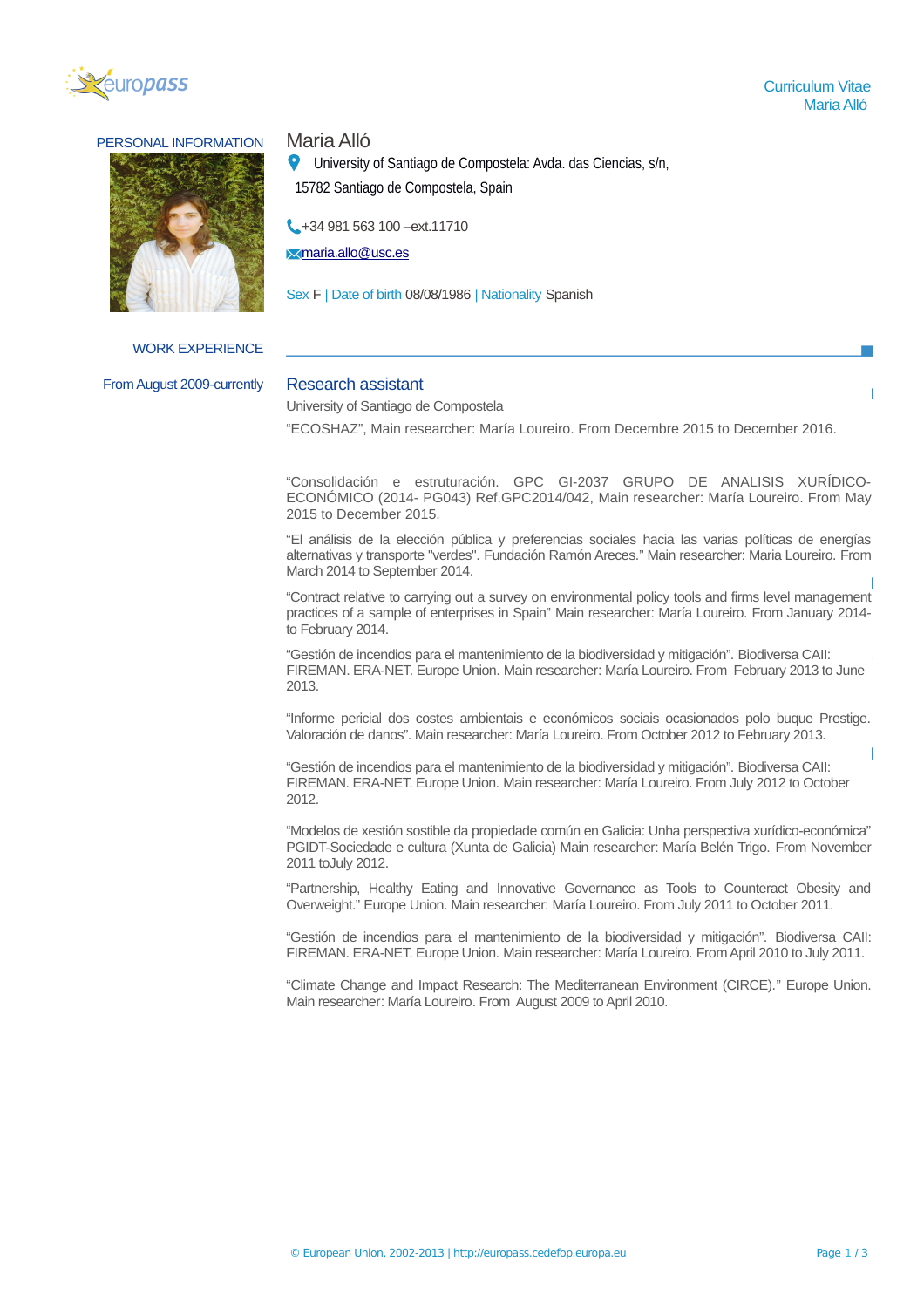

| <b>Publications</b> | Alló, M., Barrio, M., Loureiro, M. 2010. "Impactos socioeconómicos de la Red de<br>Parques Nacionales: una aproximación al Parque Nacional de Islas Atlánticas",<br>Ecosistemas, 19 (2): 112-124.                                                      |
|---------------------|--------------------------------------------------------------------------------------------------------------------------------------------------------------------------------------------------------------------------------------------------------|
|                     | Alló, M., Loureiro, M. 2013. Estimating a meta-damage regression model for large acci-<br>Ecological<br>Economics,<br>oil<br>spills.<br>86:167-175.<br>dental<br>doi:10.1016/j.ecolecon.2012.11.007 (Impact factor 2013: 2,517).                       |
|                     | Alló, M., Loureiro, M. 2014. The role of social norms on preferences towards climate<br>change policies: a meta-analysis. <i>Energy Policy</i> . DOI: 10.1016/j.enpol.2014.04.042 (Im-<br>pact factor 2013: 2,696).                                    |
|                     | Alló, M, Loureiro M., Iglesias, E. 2015. Farmers' preferences and social capital regard-<br>ing agri-environmental schemes to protect birds. Journal of Agricultural Economics.<br>DOI:10.1111/1477-9552.12104 (Impact factor 2013: 0,974).            |
|                     | Ojea, E., Loureiro, ML., Alló, M., Barrio, M. 2016. Ecosystem Services and REDD:<br>Estimating the Benefits of Non-Carbon Services in Worldwide Forests. World Develop-<br>ment, 78, 246-261. doi:10.1016/j.worlddev.2015.10.002 (Impact factor:1.965) |
| <b>Projects</b>     |                                                                                                                                                                                                                                                        |
|                     | "Informe pericial dos costes ambientais e económicos sociais ocasionados polo buque<br>Prestige. Valoración de danos". Main researcher: María Loureiro. 2009-2014.                                                                                     |
|                     | "Modelos de xestión sostible da propiedade común en Galicia: Unha perspectiva<br>xurídico-económica" PGIDT-Sociedade e cultura (Xunta de Galicia) Main researcher l:<br>María Belén Trigo. 2010-2013.                                                  |
|                     | Preferencias ambientales, riesgo e incertidumbre en el análisis de políticas públicas<br>ante el cambio global (2012-PN110) Ref.ECO2012-39553- C04-02, Main researcher:<br>María Loureiro, 2013-2015.                                                  |
|                     | Report on the results of a Survey on Environmental Policy Tools and Firms Level Man-<br>agement Practices of a sample of enterprises in Spain (2014- CP011) Ref.2014. Main<br>researcher: María Loureiro, 2014.                                        |
|                     | Consolidación e estruturación. GPC GI-2037 GRUPO DE ANALISIS XURÍDICO-ECO-<br>NÓMICO (2014- PG043) Ref.GPC2014/042, Main researcher: María Loureiro, 2014-<br>2016.                                                                                    |
|                     | Contract for Services on environmental impact of the structural change. International<br>Labour Office. 40149254/ O. Main researcher: María Loureiro, 2015.                                                                                            |
| <b>Conferences</b>  |                                                                                                                                                                                                                                                        |
|                     | 21 <sup>th</sup> Annual Conference of the European Association of Environmental and Resource<br>Economists, Helsinki, 2015                                                                                                                             |
|                     | BIOECON, 2014                                                                                                                                                                                                                                          |
|                     | 5 <sup>th</sup> World Congress of Environmental and resource Economists. Istambul. 2014.                                                                                                                                                               |
|                     |                                                                                                                                                                                                                                                        |
|                     | Agricultural and Applied Economics Association 2013 Annual Meeting, Washington,<br>D.C. USA, 2013.                                                                                                                                                     |
|                     | 3rd Annual AERE Summer Conference, Banff Centre, Canada. 2013.                                                                                                                                                                                         |

20<sup>th</sup> Annual Conference of the European Association of Environmental and Resource Economists, Toulouse. 2013.

19<sup>th</sup> Annual Conference of the European Association of Environmental and Resource Economists, Prague. 2012

V AERNA Conference, Faro, Portugal. 2012.